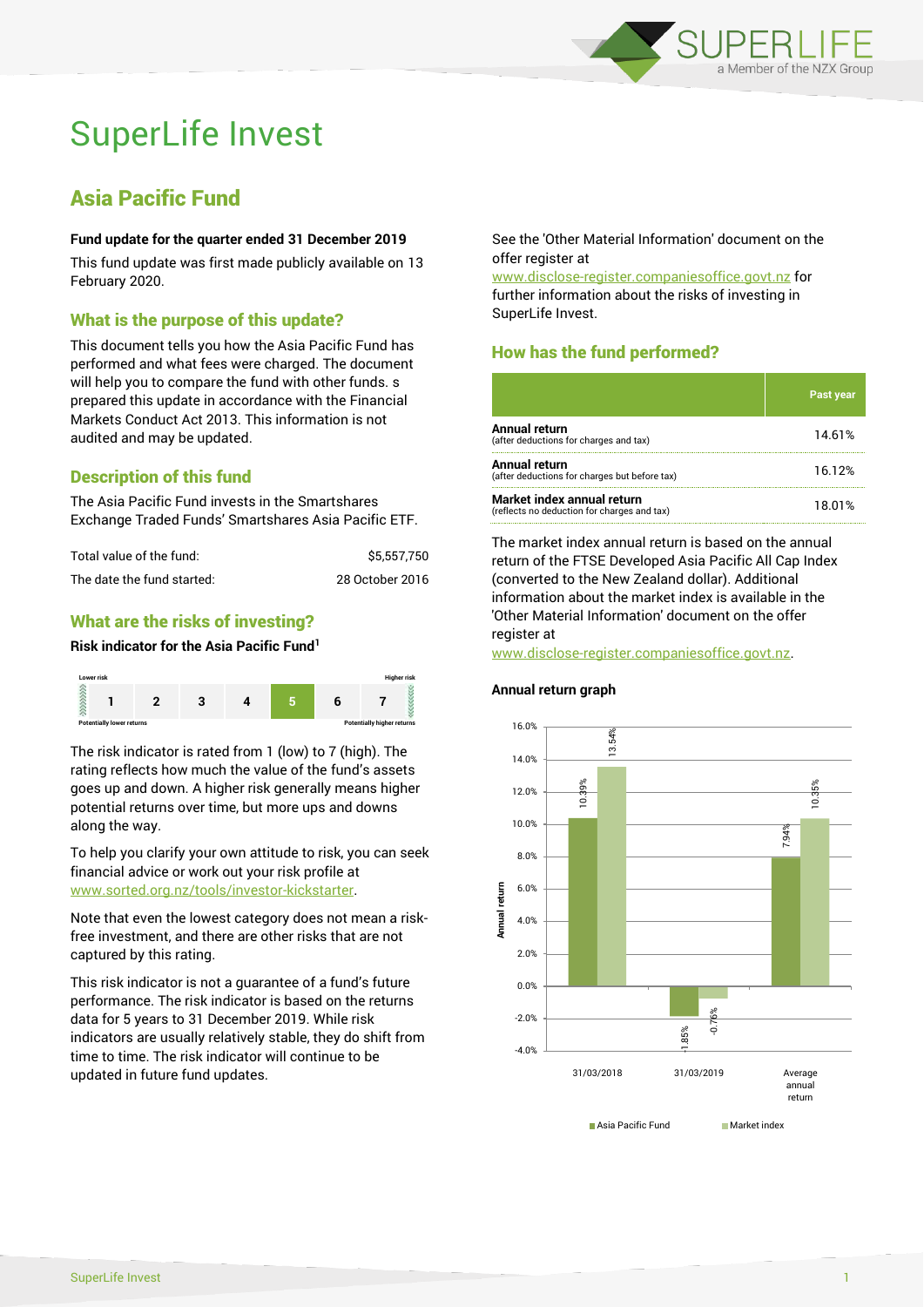

This shows the return after fund charges and tax for each year ending 31 March since the fund started. The last bar shows the average annual return since the fund started, up to 31 December 2019.

**Important:** This does not tell you how the fund will perform in the future.

Returns in this update are after tax at the highest prescribed investor rate (PIR) of tax for an individual New Zealand resident. Your tax may be lower.

# What fees are investors charged?

Investors in the Asia Pacific Fund are charged fund charges. In the year to 31 March 2019 these were:

|                                                       | % per annum of fund's<br>net asset value |  |
|-------------------------------------------------------|------------------------------------------|--|
| <b>Total fund charges</b>                             | በ 49%                                    |  |
| Which are made up of:                                 |                                          |  |
| <b>Total management and administration</b><br>charges | 0.49%                                    |  |
| Including:                                            |                                          |  |
| Manager's basic fee                                   | 0.36%                                    |  |
| Other management and<br>administration charges        | 0.13%                                    |  |
| Other charges                                         | Dollar amount per investor               |  |
| Administration fee                                    | \$12 per annum                           |  |

Investors may also be charged individual action fees for specific actions or decisions (for example, if an investor has a financial adviser and has agreed to pay a fee to the adviser for providing financial advice). See the Product Disclosure Statement for SuperLife Invest for more information about those fees.

Small differences in fees and charges can have a big impact on your investment over the long term.

GST is included in the fund charges set out above.

# Example of how this applies to an investor

Jess had \$10,000 in the fund and did not make any further contributions. At the end of the year, Jess received a return after fund charges were deducted of \$1,461 (that is 14.61% of her initial \$10,000). Jess paid other charges of \$12. This gives Jess a total return after tax of \$1,449 for the year.

#### What does the fund invest in?

#### **Actual investment mix**

This shows the types of assets that the fund invests in.



#### **Target investment mix**

This shows the mix of assets that the fund generally intends to invest in.

| <b>Asset Category</b>        | <b>Target asset mix</b> |
|------------------------------|-------------------------|
| Cash and cash equivalents    | 1.00%                   |
| New Zealand fixed interest   |                         |
| International fixed interest |                         |
| Australasian equities        |                         |
| International equities       | 99.00%                  |
| Listed property              |                         |
| Unlisted property            |                         |
| Commodities                  |                         |
| Other                        |                         |